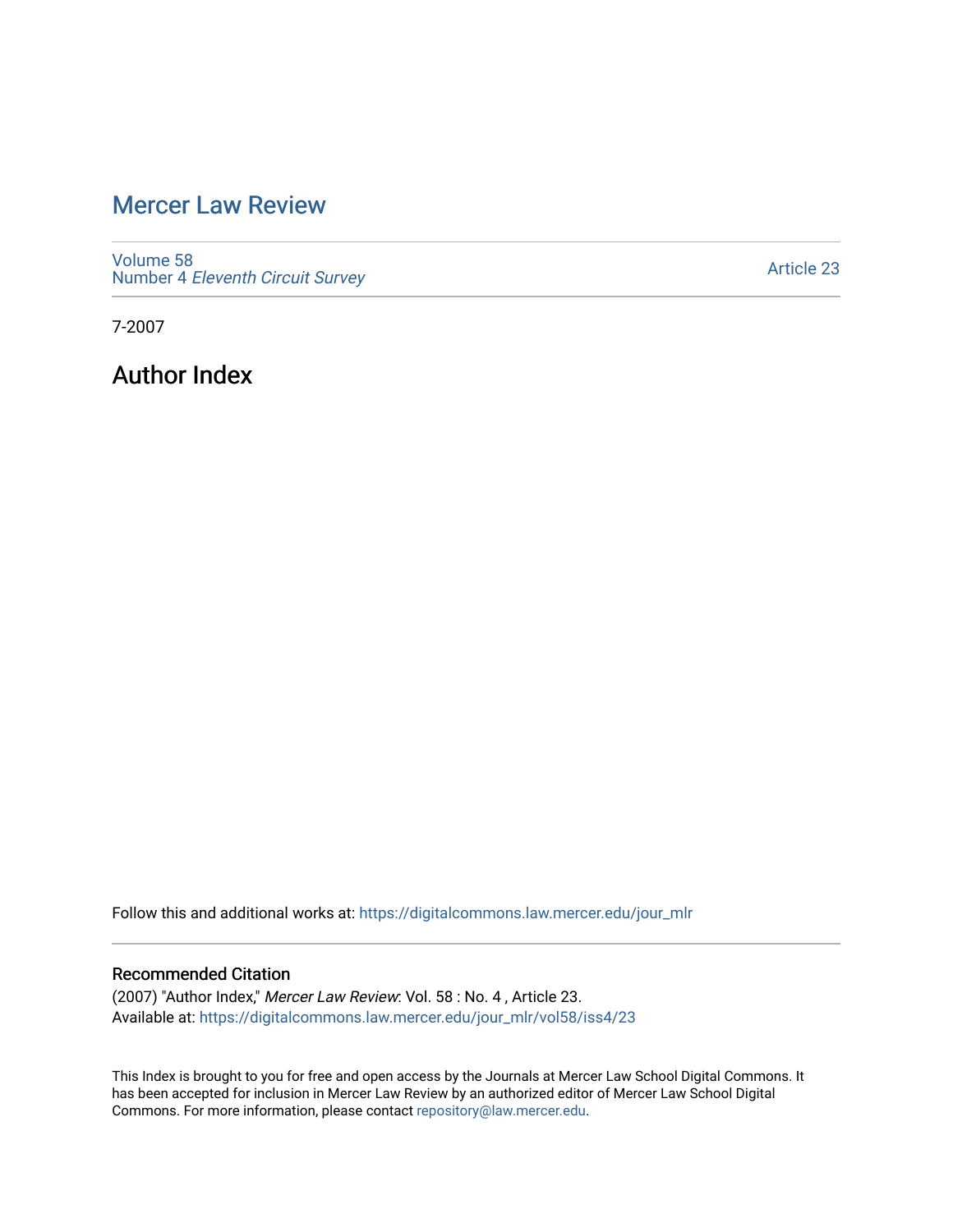## **AUTHOR INDEX**

 $\sim$  .

| <b>AUTHOR</b>             | <b>TITLE</b>                                                                                         | <b>YEAR</b> | <b>VOL:PAGE</b> |
|---------------------------|------------------------------------------------------------------------------------------------------|-------------|-----------------|
| Acharya, Nigamnarayan     | Intellectual Property                                                                                | 2007        | 58:1269         |
| Arbery, W. Christopher    | Labor and Employment $\dots\dots\dots$                                                               | 2007        | 58:1295         |
| Bagley, H. Michael        | Workers' Compensation                                                                                | 2006        | 58:453          |
| Balkcom, Henry L., IV     | Construction Law                                                                                     | 2006        | 58:55           |
| Berger, Linda L.          | Of Metaphor, Metonymy, and Corp-<br>orate Money: Rhetorical Choices<br>in Supreme Court Decisions on |             |                 |
|                           | Campaign Finance Regulation                                                                          | 2007        | 58:949          |
| Blackburn, Jennifer A.    | Administrative Law                                                                                   | 2006        | 58:1            |
| Boorman, Michael R.       | Trial Practice and Procedure                                                                         | 2006        | 58:405          |
| Bose, Amitabha            | Zoning and Land Use Law                                                                              | 2006        | 58:477          |
| Brannen, Franklin P., Jr. | Product Liability                                                                                    | 2006        | 58:313          |
| Brown, Bruce P.           | Trial Practice and Procedure                                                                         | 2006        | 58:405          |
| Bush, John C.             | Intellectual Property                                                                                | 2007        | 58:1269         |
| Butler, K. Todd           | Appellate Practice and Procedure.                                                                    | 2007        | 58:1133         |
| Byrne, Thomas M.          | Class Actions                                                                                        | 2007        | 58:1171         |
| Clifton, William M., III  | Labor and Employment Law                                                                             | 2006        | 58:211          |
| Colton, Laurence P.       | Intellectual Property                                                                                | 2007        | 58:1269         |
| Cooley, Joseph L.         | Zoning and Land Use Law                                                                              | 2006        | 58:477          |
| Corbin, Peter Reed        | Employment Discrimination                                                                            | 2007        | 58:1187         |
| Cotter, Stephen L.        | Insurance                                                                                            | 2006        | 58:181          |
| Daly, Jacob E.            | Product Liability                                                                                    | 2006        | 58:313          |
| Davis, Mark S.            | Federal Taxation                                                                                     | 2007        | 58:1243         |
| Day, Therese M.           | Death Penalty Law                                                                                    | 2006        | 58:111          |
| de Cara, Jean-Yves        | International Trade and The Rule                                                                     |             |                 |
|                           | of Law $\ldots \ldots \ldots \ldots \ldots \ldots$                                                   | 2007        | 58:1357         |
| Dixon, Katherine D.       | Workers' Compensation                                                                                | 2006        | 58:453          |
| Duvall, John E.           | Employment Discrimination                                                                            | 2007        | 58:1187         |
| Ellis, Victor A.          | Zoning and Land Use Law $\ldots$                                                                     | 2006        | 58:477          |
| Ernst, Marcia McCrory     | Zoning and Land Use Law $\ldots \ldots$                                                              | 2006        | 58:477          |
| Finley, Linda S.          | Real Property                                                                                        | 2006        | 58:367          |
| Floyd, Timothy W.         | Lawyers and Prophetic Justice                                                                        | 2007        | 58:513          |
| Friedman, Jonathan R.     | Trial Practice and Procedure                                                                         | 2006        | 58:405          |
| Gerwig-Moore, Sarah       | Hush, Little Baby, Don't Say a<br>Word: How Seeking the "Best                                        |             |                 |
|                           | Interests of the Child" Fostered                                                                     |             |                 |
|                           | a Lack of Accountability in                                                                          |             |                 |
|                           | Georgia's Juvenile Courts                                                                            | 2007        | 58:531          |
| Glenn, Robert S., Jr.     | Admiralty                                                                                            | 2007        | 58:1113         |
| Goldberg, Michael         | Against Acting 'Humanely'                                                                            | 2007        | 58.899          |
| Gordon, Devin H.          | Construction Law                                                                                     | 2006        | 58:55           |

1473

 $\sim$   $\sim$ 

 $\sim 100$  km s  $^{-1}$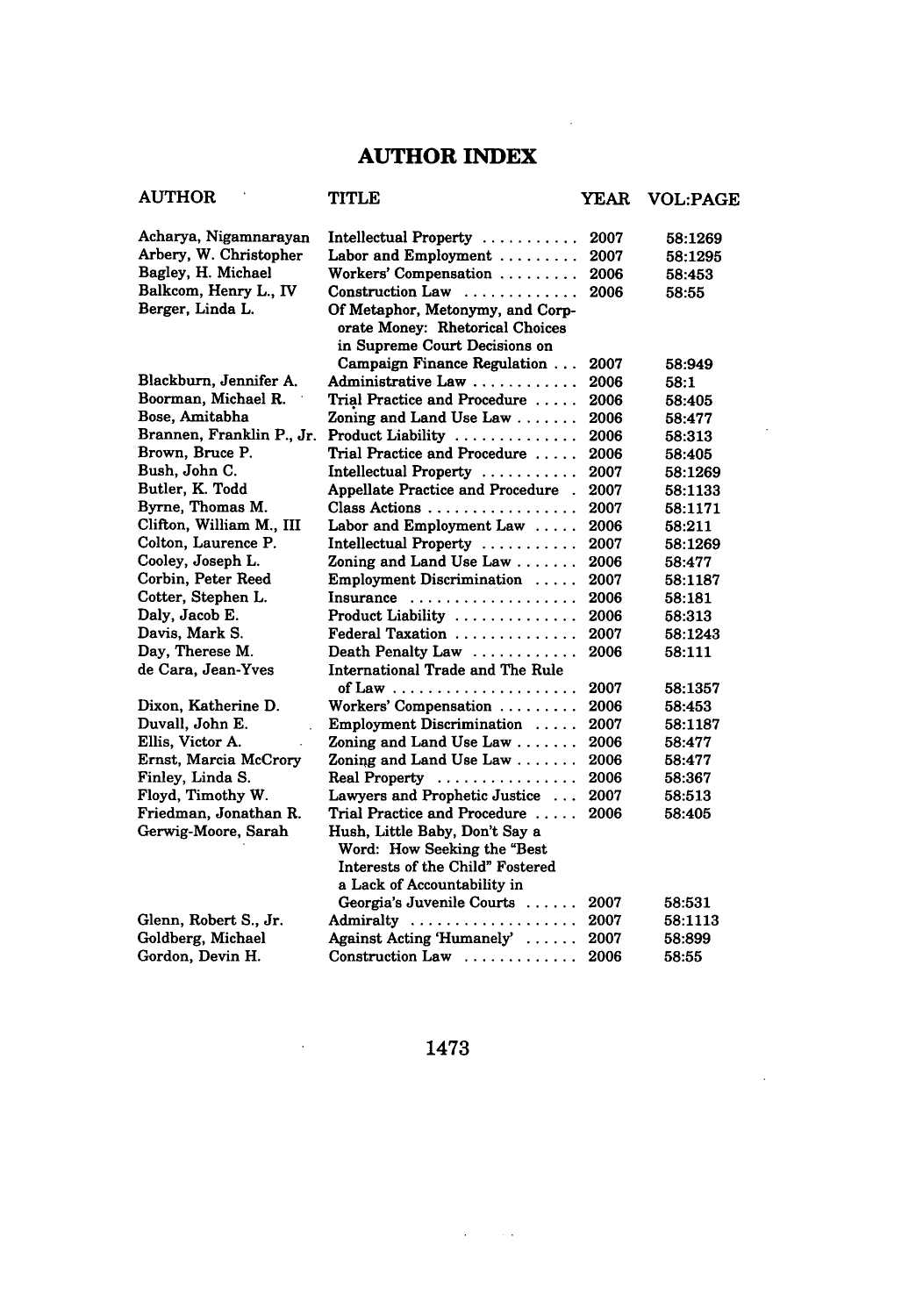$\sim$   $\sim$ 

| Grantham, Dana R.       | Construction Law                                  | 2006 | 58:55   |
|-------------------------|---------------------------------------------------|------|---------|
| Haas, W. Melvin, III    | Labor and Employment Law $\dots$ .                | 2006 | 58:211  |
| Hall, Roland F. L.      | <b>Appellate Practice and Procedure</b>           | 2006 | 58:21   |
| Harbinson, Tom          | Crawford v. Washington and Davis                  |      |         |
|                         | v. Washington's Originalism:                      |      |         |
|                         | <b>Historical Arguments Showing</b>               |      |         |
|                         | Child Abuse Victims' Statements                   |      |         |
|                         | to Physicians are Nontestimonial                  |      |         |
|                         | and Admissible as an Exception                    |      |         |
|                         | to the Confrontation Clause                       | 2007 | 58:569  |
| Hicks, Deron R.         |                                                   | 2006 | 58:385  |
| Hogue, Franklin J.      | Criminal Law                                      | 2006 | 58.83   |
| Hogue, Laura D.         | Criminal Law                                      | 2006 | 58:83   |
| Johnson, Mark L.        | Mind, Metaphor, Law $\ldots \ldots$               | 2007 | 58:845  |
| Kent, Ashby L.          | Trial Practice and Procedure                      | 2007 | 58:1315 |
| Kniffen, Daniel C.      | Workers' Compensation                             | 2006 | 58:453  |
| Longan, Patrick Emery   | Legal Ethics $\ldots \ldots \ldots \ldots \ldots$ | 2006 | 58:239  |
| Martin, W. Jonathan, II | Labor and Employment Law $\dots$ .                | 2006 | 58:211  |
| McClellan, Jessica L.   | Admiralty                                         | 2007 | 58:1113 |
| McGough, Barry B.       | Domestic Relations                                | 2006 | 58:133  |
| McRae, Colin A.         | Admiralty                                         | 2007 | 58:1113 |
| Meyer, Philip N.        | Retelling the Darkest Story: Mystery,             |      |         |
|                         | Suspense, and Detectives in a Brief               |      |         |
|                         | Written on Behalf of a Condemned                  |      |         |
|                         | In mate $\ldots \ldots \ldots \ldots \ldots$      | 2007 | 58:665  |
| Miller, Gregory R.      | Domestic Relations                                | 2006 | 58:133  |
| Minkov, Svetoslav S.    | Federal Taxation                                  | 2007 | 58:1243 |
| Nickell, Amber          | Bankruptcy                                        | 2007 | 58:1145 |
| Njiiri, Valerie N.      | Labor and Employment $\dots\dots\dots$            | 2007 | 58:1295 |
| Plowgian, Michael H.    | Federal Taxation                                  | 2007 | 58:1243 |
| Quirós, Paul A.         | Business Associations                             | 2006 | 58:37   |
| Radford, Mary F.        | Wills, Trusts, Guardianships, and                 |      |         |
|                         | Fiduciary Administration                          | 2006 | 58:423  |
| Ritchie, David T.       | The Centrality of Metaphor in Legal               |      |         |
|                         | Analysis and Communication: An                    |      |         |
|                         | Introduction                                      | 2007 | 58:839  |
| Ritchie, David T.       | Who is On the Outside Looking In,                 |      |         |
|                         | and What Do They See?: Metaphors                  |      |         |
|                         | of Exclusion in Legal Education                   | 2007 | 58:991  |
| Roman, Ediberto         | <b>Coalitions and Collective Memories:</b>        |      |         |
|                         | A Search for Common Ground                        | 2007 | 58:637  |
| Schatz, Stephen M.      | Insurance                                         | 2006 | 58:181  |
| Schrope, Leigh S.       | Hush, Little Baby, Don't Say a                    |      |         |
|                         | Word: How Seeking the "Best                       |      |         |
|                         | Interests of the Child" Fostered                  |      |         |
|                         | a Lack of Accountability in                       |      |         |
|                         | Georgia's Juvenile Courts $\dots$ .               | 2007 | 58:531  |
| Scott, Lynn S.          | Business Associations                             | 2006 | 58:37   |
|                         |                                                   |      |         |

 $\sim$ 

 $\sim$   $\sim$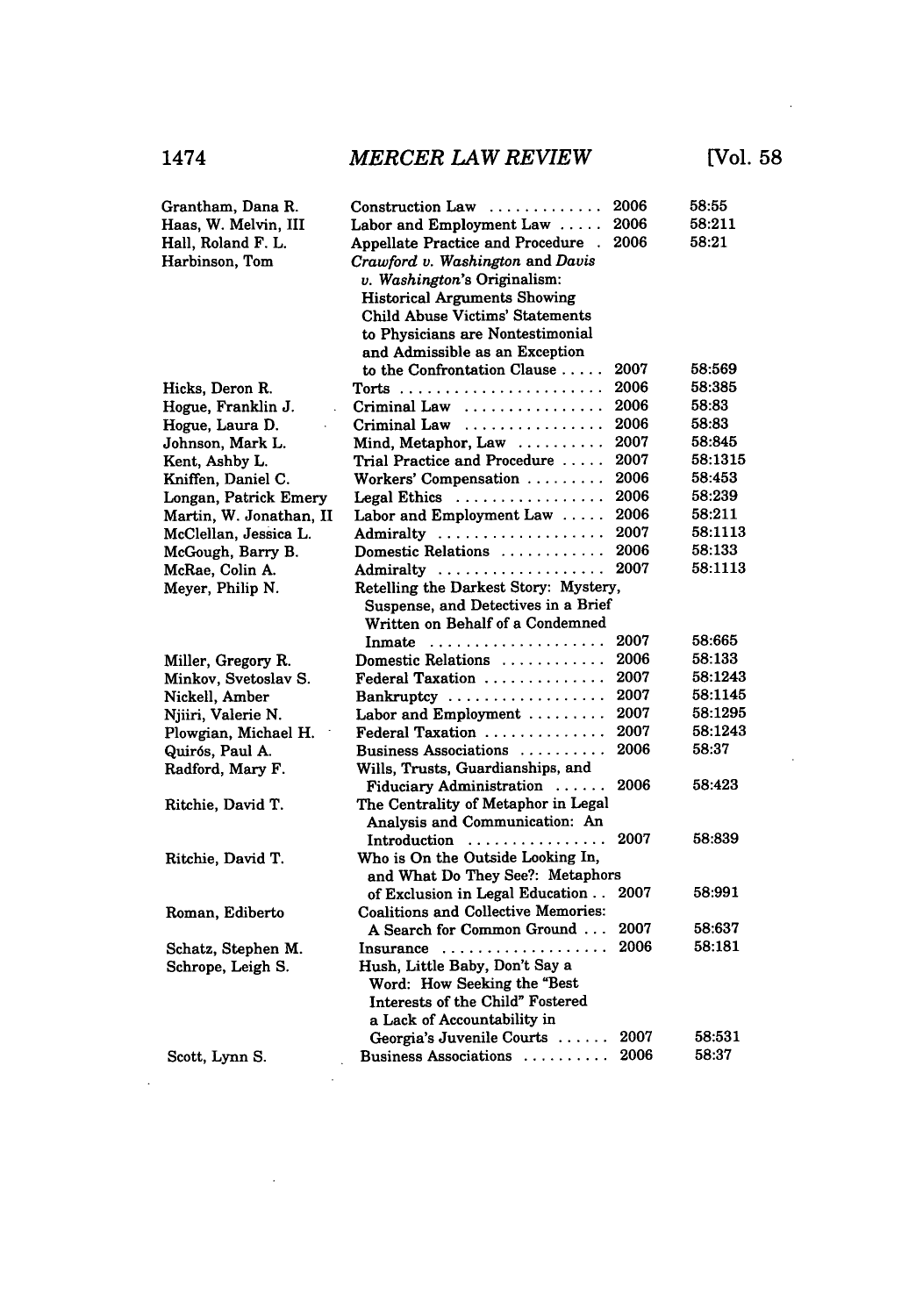| Sentell, R. Perry, Jr.   | $Local Government Law$                | 2006 | 58:267  |
|--------------------------|---------------------------------------|------|---------|
| Shearer, William B., III | Business Associations                 | 2006 | 58:37   |
| Sizemore, Richard L.     | Product Liability                     | 2006 | 58:313  |
| Smith, Michael R.        | Levels of Metaphor in Persuasive      |      |         |
|                          | Legal Writing                         | 2007 | 58:919  |
| Sullivan, John O'Shea    | Trial Practice and Procedure          | 2007 | 58:1315 |
| Treadwell, Marc T.       | Evidence $\ldots$ ,                   | 2006 | 58:151  |
| Treadwell, Marc T.       | Evidence                              | 2007 | 58:1219 |
| Trimble, Travis M.       | Environmental Law $\ldots$ , $\ldots$ | 2007 | 58:1203 |
| Vinson, Benjamin J.      | Trial Practice and Procedure          | 2006 | 58:405  |
|                          | Walker, Hon. James D. Jr. Bankruptcy  | 2007 | 58:1145 |
| Webb, Dennis J., Jr.     | Zoning and Land Use Law $\dots\dots$  | 2006 | 58:477  |
| Wilson, Martin M.        | Administrative Law                    | 2006 | 58:1    |
| Winter, Steven L.        |                                       | 2007 | 58:869  |
| Wolff, Bradley S.        | Insurance                             | 2006 | 58:181  |

 $\overline{a}$ 

 $\sim$   $\sim$ 

 $\sim$   $\sim$ 

 $\bar{z}$ 

 $\sim$   $\sim$ 

 $\sim$